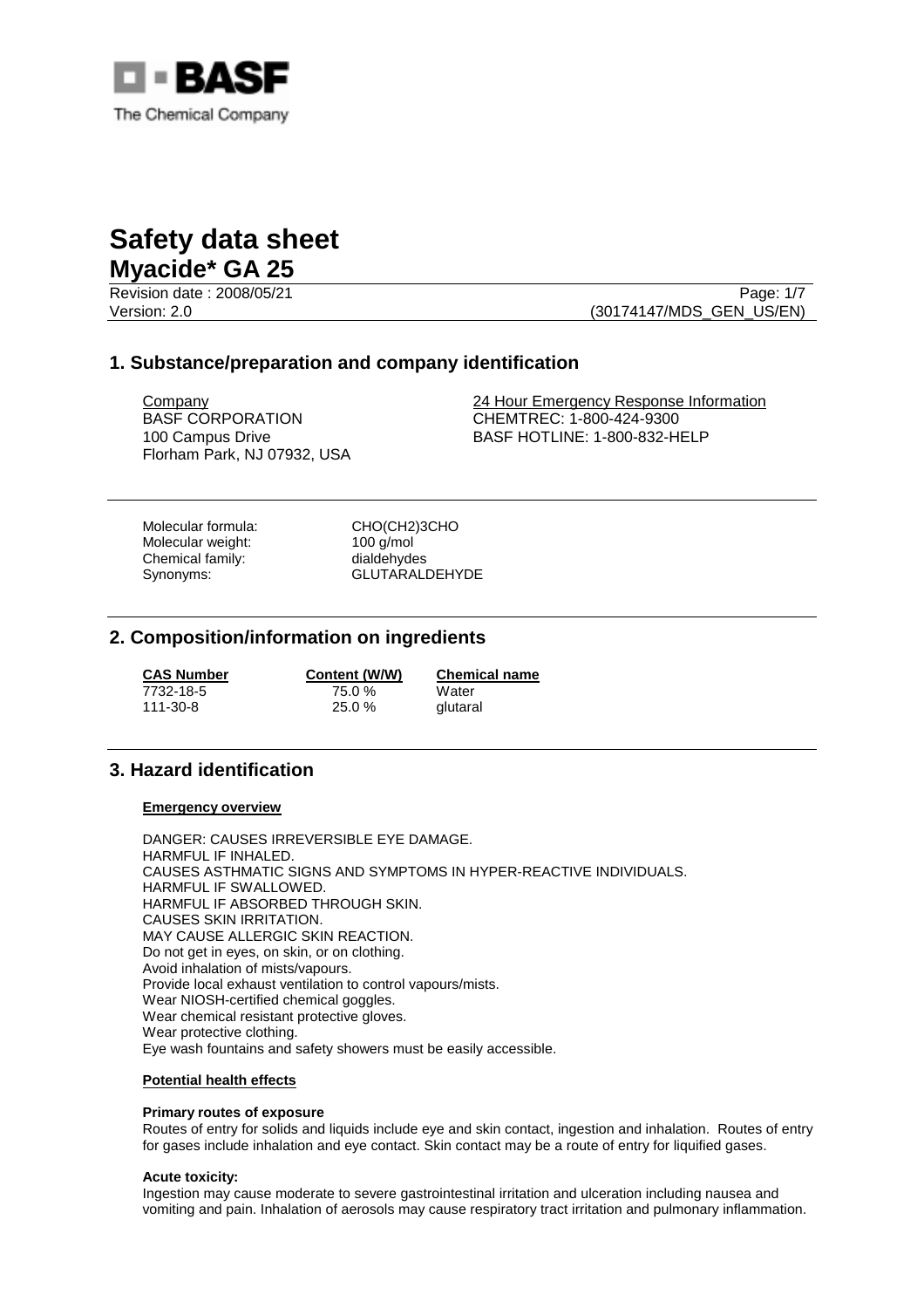Revision date : 2008/05/21 Page: 2/7

## **Irritation:**

Causes burns. Risk of serious damage to eyes.

## **Sensitization:**

May cause sensitization by inhalation and skin contact.

**Medical conditions aggravated by overexposure:**  Contact may aggravate pulmonary disorders.

#### **Potential environmental effects**

### **Aquatic toxicity:**

Acutely toxic for aquatic organisms. Depending on local conditions and existing concentrations, disturbances in the biodegradation process of activated sludge are possible.

# **4. First-aid measures**

#### **General advice:**

Remove contaminated clothing.

#### **If inhaled:**

Remove the affected individual into fresh air and keep the person calm. Assist in breathing if necessary. Immediate medical attention required.

#### **If on skin:**

Wash affected areas thoroughly with soap and water. Immediate medical attention required.

### **If in eyes:**

In case of contact with the eyes, rinse immediately for at least 15 minutes with plenty of water. Immediate medical attention required.

#### **If swallowed:**

Immediately rinse mouth and then drink plenty of water, do not induce vomiting, seek medical attention. Never induce vomiting or give anything by mouth if the victim is unconscious or having convulsions.

#### **Note to physician**

Treatment: Treat according to symptoms (decontamination, vital functions), no known specific antidote, administer corticosteroid dose aerosol to prevent pulmonary odema.

# **5. Fire-fighting measures**

| Flash point:  |           | Not applicable |
|---------------|-----------|----------------|
| Autoignition: | $>275$ °C | (DIN 51794)    |

**Suitable extinguishing media:** 

water, carbon dioxide, dry extinguishing media, foam

**Hazards during fire-fighting:**  toxic gases/vapours

# **Protective equipment for fire-fighting:**

Firefighters should be equipped with self-contained breathing apparatus and turn-out gear.

#### **NFPA Hazard codes:**

Health : 3 Fire: 1 Reactivity: 0 Special: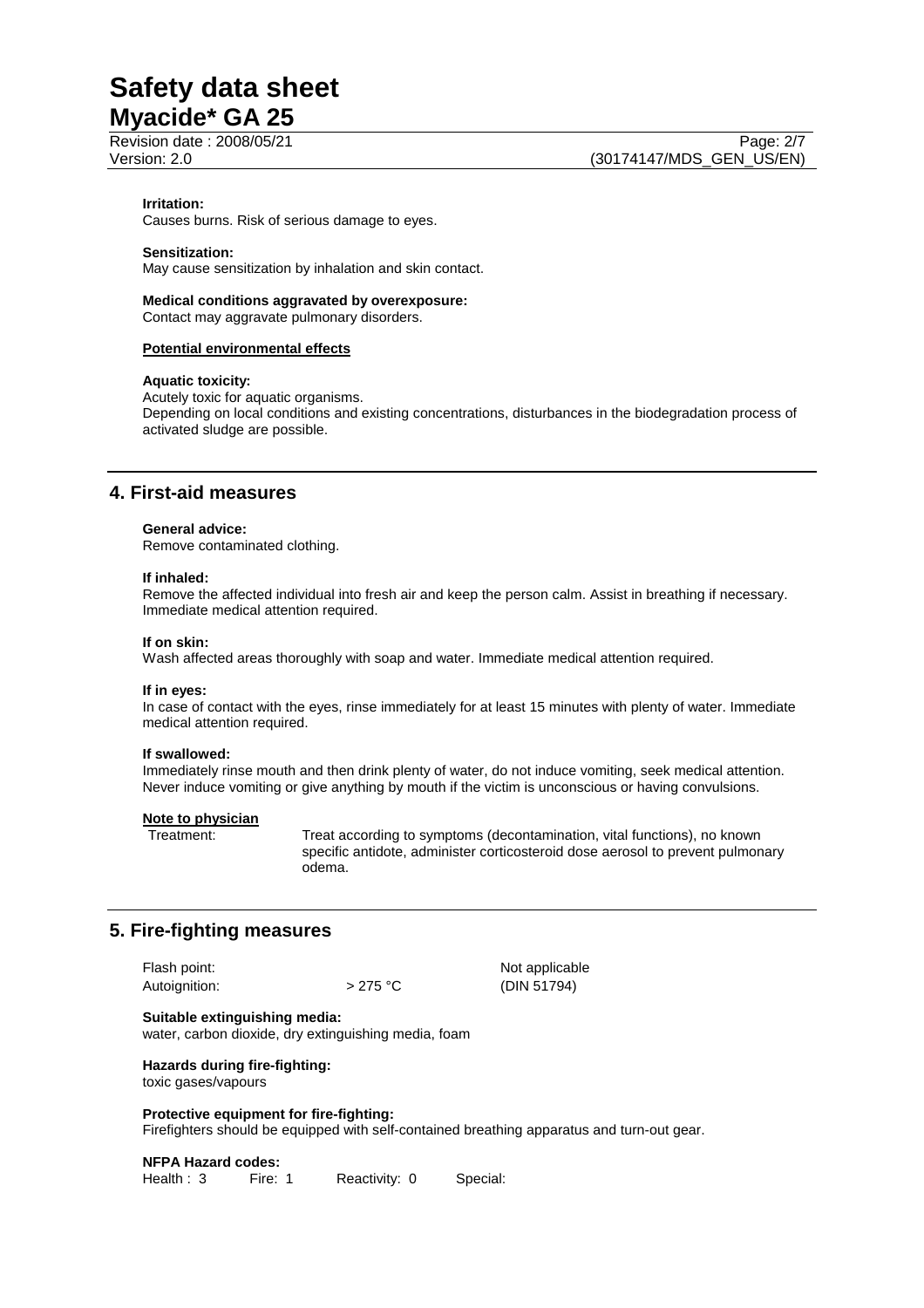Revision date : 2008/05/21 Page: 3/7

# **6. Accidental release measures**

### **Personal precautions:**

Use personal protective clothing.

### **Environmental precautions:**

Do not discharge into drains/surface waters/groundwater.

#### **Cleanup:**

Spills should be contained, solidified, and placed in suitable containers for disposal.

For small amounts: Pick up with absorbent material (e.g. sand, sawdust, general-purpose binder). Dispose of absorbed material in accordance with regulations. For large amounts: Pump off product.

### **Further information:**

Pack in tightly closed containers for disposal.

# **7. Handling and storage**

## **Handling**

## **General advice:**

Keep away from sources of ignition - No smoking. Handle in accordance with good industrial hygiene and safety practice. Keep container tightly sealed.

# **Storage**

### **General advice:**

Store protected against freezing.

## **Storage incompatibility:**

General: Segregate from acids, alkalies or combustible materials. Segregate from oxidizing agents. Segregate from incompatible substances.

# **8. Exposure controls and personal protection**

## **Components with workplace control parameters**

glutaral

ACGIH CLV 0.05 ppm ;

#### **Advice on system design:**

Provide local exhaust ventilation to control vapours/mists.

## **Personal protective equipment**

#### **Respiratory protection:**

Wear a NIOSH-certified (or equivalent) organic vapour/particulate respirator.

#### **Hand protection:**

Chemical resistant protective gloves

#### **Eye protection:**

Tightly fitting safety goggles (chemical goggles). Wear face shield if splashing hazard exists.

#### **Body protection:**

Body protection must be chosen based on level of activity and exposure.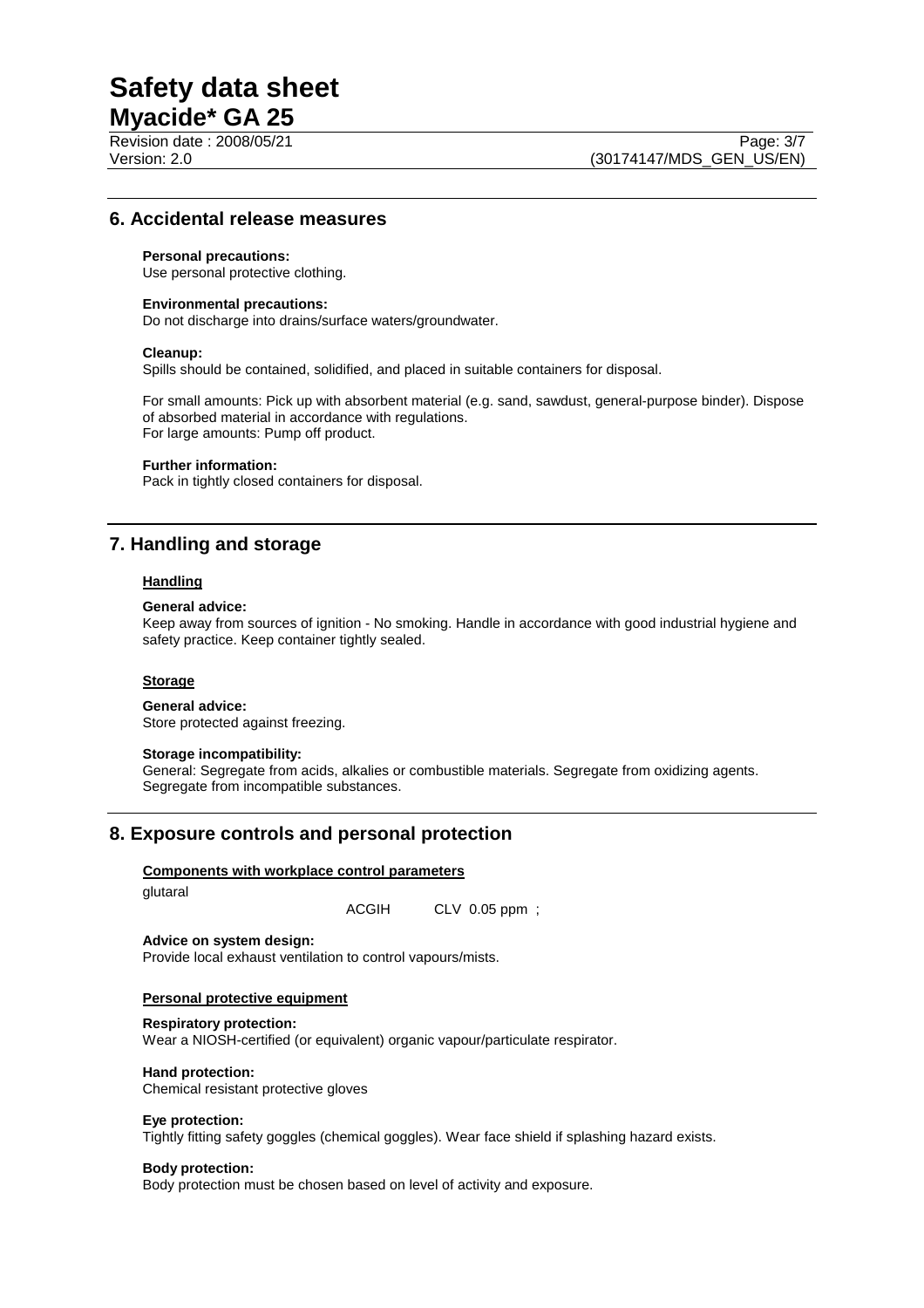Revision date : 2008/05/21 Page: 4/7

# Version: 2.0 (30174147/MDS\_GEN\_US/EN)

## **General safety and hygiene measures:**

Eye wash fountains and safety showers must be easily accessible. Wear protective clothing as necessary to prevent contact. Avoid inhalation of vapours/mists. Keep away from food, drink and animal feeding stuffs. Avoid contact with skin and eyes. Remove contaminated clothing. Handle in accordance with good industrial hygiene and safety practice.

# **9. Physical and chemical properties**

| Form:                       | liquid          |                                              |
|-----------------------------|-----------------|----------------------------------------------|
| Odour:                      | characteristic  |                                              |
| Colour:                     | vellow          |                                              |
| pH value:                   | approx. 3.6     |                                              |
| Freezing point:             | approx. $-5$ °C | (1 ATM)                                      |
| Boiling point:              | >100 °C         | $1$ ATM)                                     |
| Vapour pressure:            | approx. 17.5    | (20 °C).<br>The product has not been tested. |
|                             | mmHq            | The statement has been derived from the      |
|                             |                 | properties of the individual components.     |
| Density:                    | $1.06$ g/cm3    | 20 °C                                        |
| Relative density:           | 1.06            | 20 °C                                        |
| Partitioning coefficient n- | $-0.36$         | (23 °C) (OECD Guideline 107)                 |
| octanol/water (log Pow):    |                 |                                              |
| Solubility in water:        |                 | soluble                                      |

# **10. Stability and reactivity**

**Substances to avoid:** acids, bases

# **Hazardous reactions:**

The product is chemically stable.

## **Decomposition products:**

Hazardous decomposition products: carbon monoxide, carbon dioxide

## **Thermal decomposition:**

No data available.

# **Corrosion to metals:**

Corrosive effect on metals.

# **11. Toxicological information**

# **Acute toxicity**

# **Oral:**

LD50/rat: approx. 320 mg/kg (BASF-Test)

### **Inhalation:**

LC50/rat: > 0.28 - < 0.39 mg/l / 4 h The data refer to a diluted watery solution of the substance.

rat: / 1 h(IRT)

No Mortality within the stated exposition time as shown in animal studies, however, deaths occurred after longer exposure.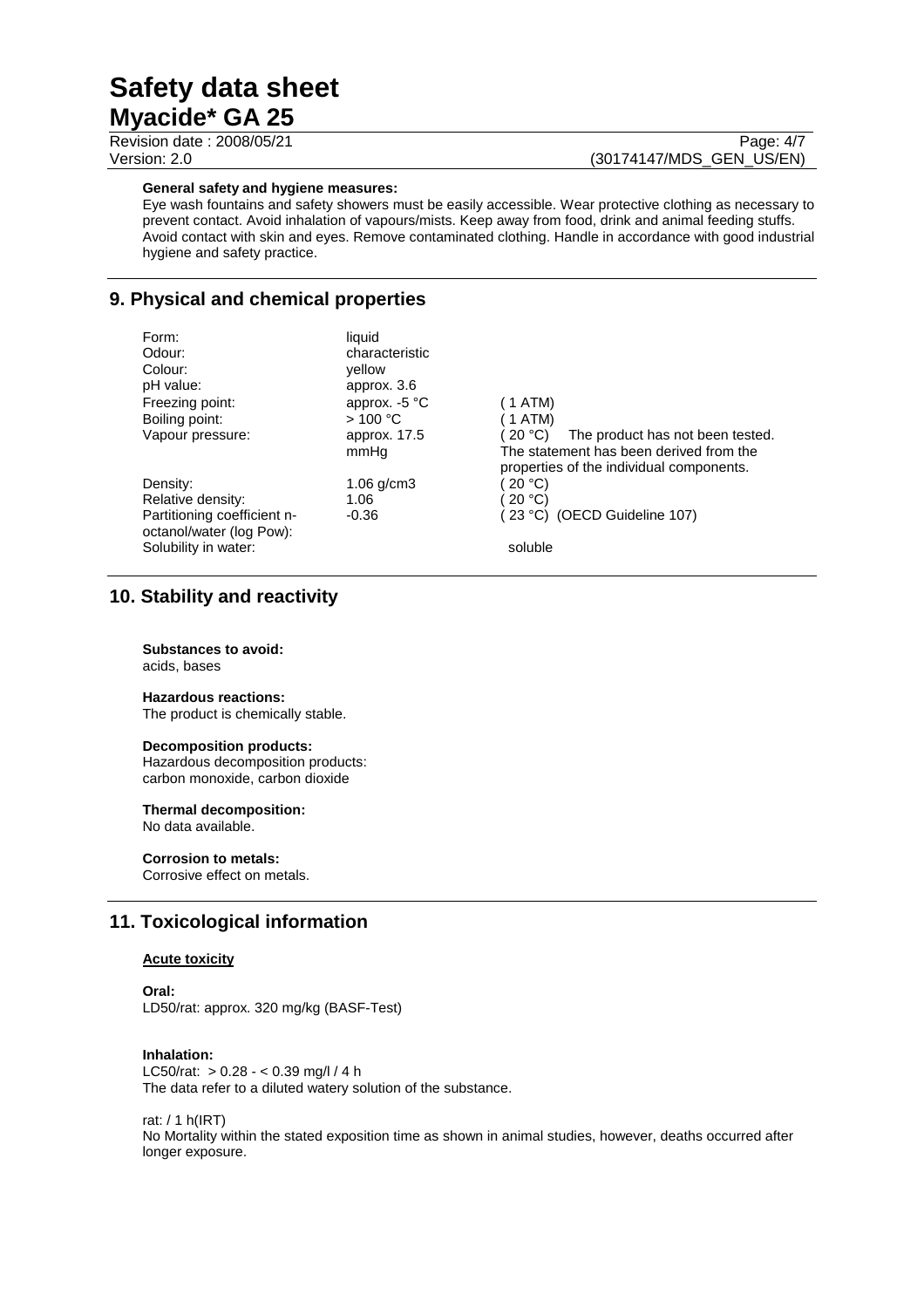Revision date : 2008/05/21 Page: 5/7

## **Dermal:**

LD50/rat: > 2,000 mg/kg The data refer to a diluted watery solution of the substance.

## **Skin irritation:**

rabbit: Irritant. (Draize test)

## **Eye irritation :**

rabbit: Severely irritating. (Draize test)

#### **Sensitization:**

Open epicutaneous test (OET)/guinea pig: sensitizing The data refer to a diluted watery solution of the substance. Literature data.

# **Chronic toxicity**

#### **Genetic toxicity:**

The substance was mutagenic in various test systems with bacterias and cell cultures; however, these results could not be confirmed in tests with mammals.

#### **Carcinogenicity:**

In long-term animal studies in which the substance was given in the drinking water in high concentrations, a carcinogenic effect was not observed.

#### **Reproductive toxicity:**

Animal studies gave no indication of a fertility impairing effect at doses which were not toxic to the parental animals.

#### **Developmental toxicity/teratogenicity:**

No indications of a developmental toxic / teratogenic effect were seen in animal studies.

# **12. Ecological information**

#### **Environmental fate and transport**

# **Biodegradation:**

Method of analysis: DOC reduction<br>Degree of elimination: 90 - 100 % (28 d) Degree of elimination:

Test method: OECD 301 A (new version) (aerobic), activated sludge, domestic Evaluation: Readily biodegradable (according to OECD criteria). Readily biodegradable (according to OECD criteria).

#### **Bioaccumulation:**

Because of the n-octanol/water distribution coefficient (log Pow) accumulation in organisms is not to be expected.

### **Environmental toxicity**

#### **Acute and prolonged toxicity to fish:**

See user defined text. static sunfish, bluegill/LC50 (96 h): 13 mg/l The details of the toxic effect relate to the nominal concentration.

#### **Acute toxicity to aquatic invertebrates:**

Directive 84/449/EEC, C.2 static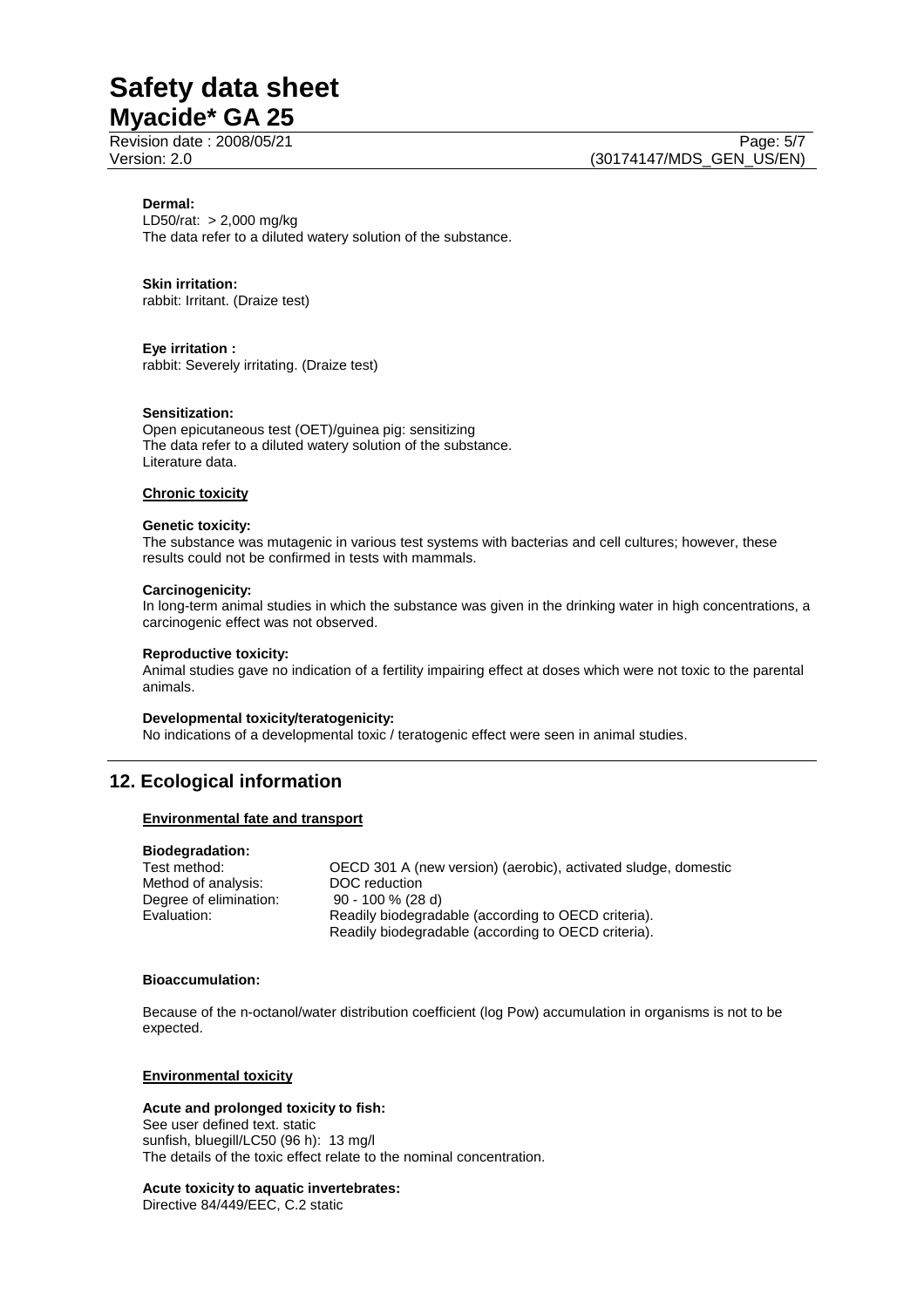Revision date : 2008/05/21 Page: 6/7 Version: 2.0 (30174147/MDS\_GEN\_US/EN)

Daphnia magna/EC50 (48 h): 29.73 mg/l The details of the toxic effect relate to the nominal concentration.

# **Toxicity to aquatic plants:**

OECD Guideline 201 static green algae/EC50 (72 h): 1.20 mg/l The statement of the toxic effect relates to the analytically determined concentration.

# **Toxicity to microorganisms:**

bacteria (17 h): 13.3 mg/l

# **13. Disposal considerations**

## **Waste disposal of substance:**

Dispose of in accordance with national, state and local regulations. It is the waste generator's responsibility to determine if a particular waste is hazardous under RCRA.

## **Container disposal:**

Dispose of in a licensed facility. Recommend crushing, puncturing or other means to prevent unauthorized use of used containers.

# **14. Transport information**

| <b>Land transport</b><br><b>USDOT</b> |                                                                |
|---------------------------------------|----------------------------------------------------------------|
|                                       | Not classified as a dangerous good under transport regulations |
| Sea transport<br>IMDG.                | Not classified as a dangerous good under transport regulations |
| Air transport<br><b>IATA/ICAO</b>     |                                                                |
|                                       | Not classified as a dangerous good under transport regulations |

# **15. Regulatory information**

# **Federal Regulations**

| <b>Registration status:</b><br>TSCA, US                   | released / listed                                                            |
|-----------------------------------------------------------|------------------------------------------------------------------------------|
| <b>OSHA hazard category:</b><br>Highly toxic - inhalation | Acute target organ effects reported, Skin and/or eye irritant, Toxic - oral, |

# **SARA hazard categories (EPCRA 311/312):** Acute

## **State regulations**

# **State RTK**